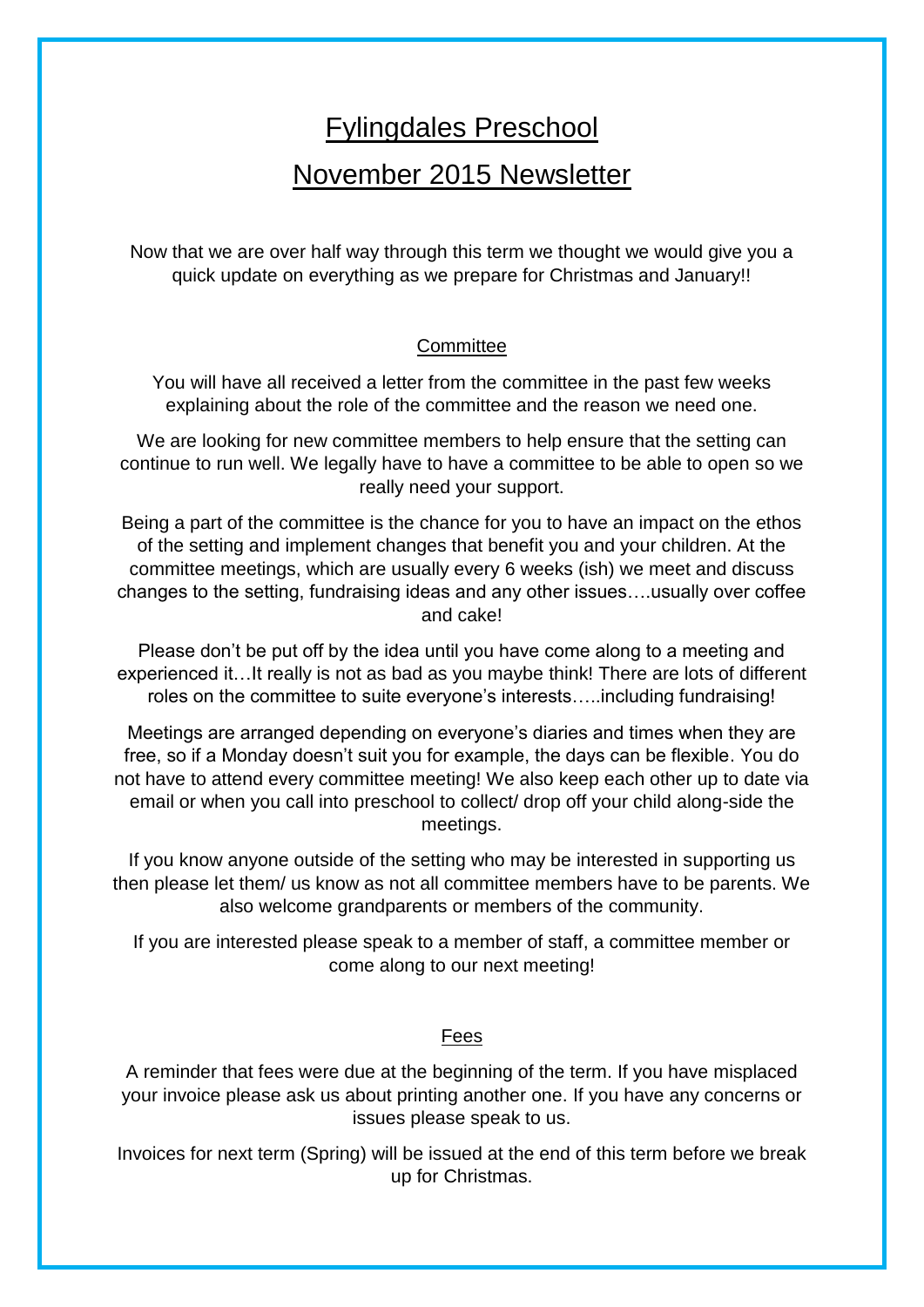### Start and End of sessions

Please ensure that you are dropping off and collecting your children at the start/end of your sessions. Staff shifts and children's ratios are based on these times and children arriving early/ staying late can impact on these. Thank You

### Winter Clothing

I'm sure you will all agree that Autumn/Winter has definitely arrived now, but we will not be deterred from spending time outside and going for walks around the village!

Please could you ensure that your child has wellies, coats, jumpers, hats and gloves to keep warm for these activities.

We know that these can become misplaced so please write your child's name in them so that we can try to prevent this!

So many children have the same pair of wellies!!  $\odot$ 

#### Christmas Party!!

We have decided this year to hold our Christmas Party as a fundraiser…

The date for your diary is

Monday 14<sup>th</sup> December

1pm-3:30pm

Tickets are £3 each including one entry into the raffle.

We do require Parents/ Grandparents to stay if your child is not booked in due to our ratio requirements. But this way you don't miss out on all the fun!

Tickets are needed so that we know how many are coming for lunch numbers and so we can organise activities.

If your child is already booked into this session then you do not need to purchase a ticket, but parents and grandparents are still welcome to attend too!

We anticipate this to be a really exciting christmas event with activities including...

.

. Christmas Dinner for the children

. Mince Pies for adults

Christmas Jumper Competition